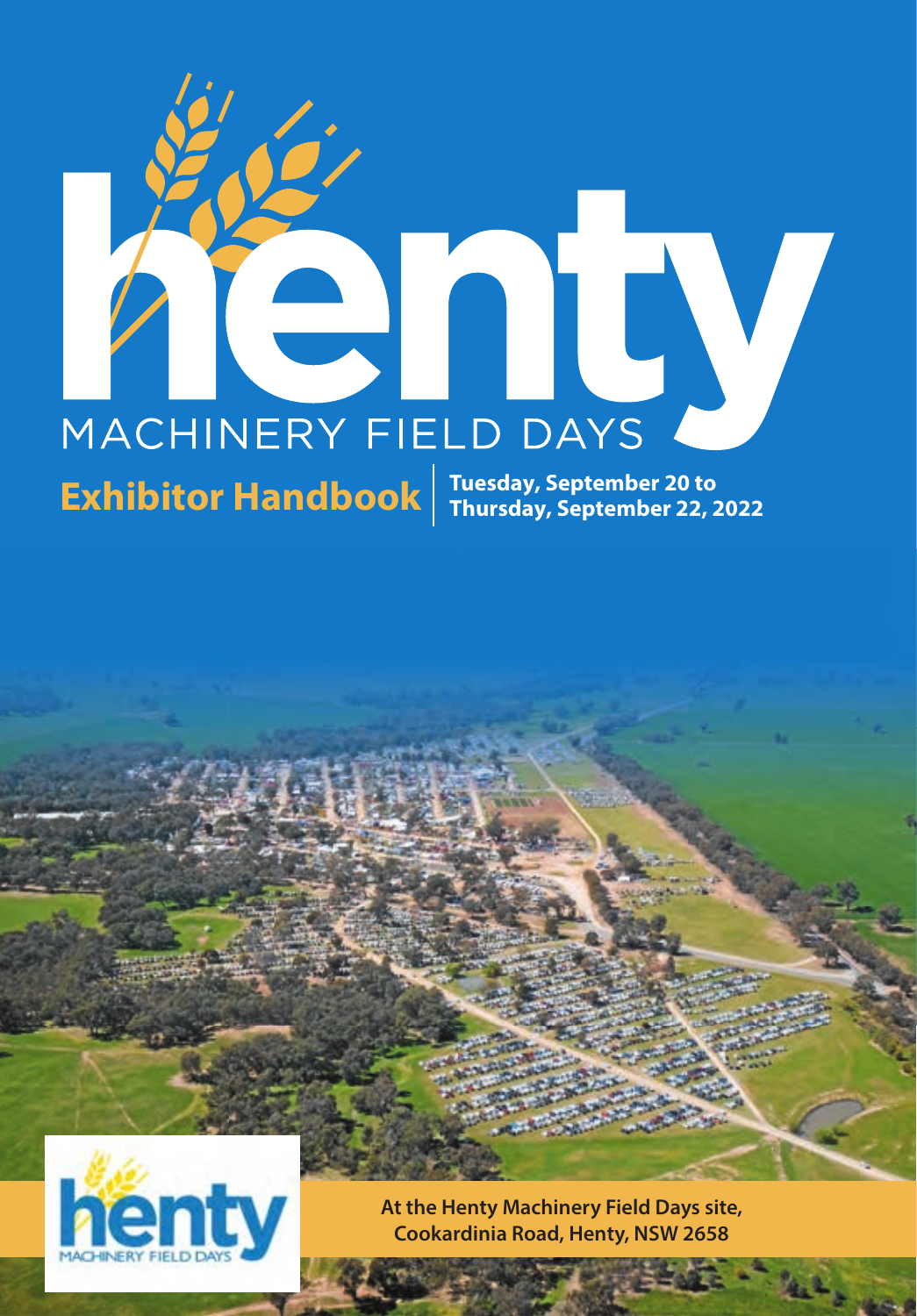# **Exhibitor Handbook**



|                   | <b>HMFD BOARD OF</b> Nigel Scheetz (Chair), Daryl Thomson (Deputy Chair), Matthew Noll (Deputy |
|-------------------|------------------------------------------------------------------------------------------------|
| <b>DIRECTORS:</b> | Chair), John Maher, Mark Hasler, Rohan Bahr, Corey Lieschke                                    |

# **Contact Information:**

| Chief Executive Officer: Belinda Anderson   |                        |                      | <b>Office Location:</b> 22 Lubkes Road, Henty NSW 2658<br>(8km east of Henty on the Cookardinia Road) |
|---------------------------------------------|------------------------|----------------------|-------------------------------------------------------------------------------------------------------|
| <b>Sites Liaison:</b> Bec Clancy            |                        |                      | Postal: PO Box 107, Henty NSW 2658                                                                    |
| Accounts:                                   | Heather Bidgood        |                      |                                                                                                       |
| <b>Executive Assistant:</b> Heather Barrett |                        | <b>Phone:</b> $(02)$ | 69293305                                                                                              |
| <b>Administration:</b>                      | Janice Driscoll        |                      | <b>EMail:</b> office@hmfd.com.au                                                                      |
|                                             | <b>Felicity Klemke</b> |                      | Future Dates: 2023 - 19-21 September<br>(always Tues-Thurs 2024 - 17-19 September                     |
| <b>Media Manager:</b>                       | Kim Woods              | September)           | third full week in 2025 - 23-25 September                                                             |
| <b>Site Staff:</b>                          | Mal Pumpa              |                      |                                                                                                       |
|                                             | <b>Chris Harnetty</b>  |                      |                                                                                                       |

# **IMPORTANT DATES**

| March 2022: Applications Open                                                                                                                                                                                             |  |  |
|---------------------------------------------------------------------------------------------------------------------------------------------------------------------------------------------------------------------------|--|--|
| 30 April 2022: Deadline for past exhibitors to apply for 2022.                                                                                                                                                            |  |  |
| <b>June 2022:</b> Site allocation for new exhibitors begins. (Will not commence before)                                                                                                                                   |  |  |
| <b>31 July 2022:</b> Deadline for advertising in Official Publication (organised by The Border Mail)                                                                                                                      |  |  |
| 12 September 2022: Use of free HMFD unloading facilities available for setting up of sites commences.<br>Overnight security commences. (24 hour security only from 19 September - 24<br>September 2022)                   |  |  |
| 19 September 2022: All sites must be set up by 5pm.                                                                                                                                                                       |  |  |
| 20-22 September 2022: Gates open 8am-5pm each day. Site locks down to traffic movements on and off the<br>site 9am-5pm                                                                                                    |  |  |
| 22 September 2022: No dismantling of sites before 5pm. No HMFD loading equipment available on this<br>day.                                                                                                                |  |  |
| 23 September 2022: HMFD loading equipment available for loading of exhibits.                                                                                                                                              |  |  |
| 30 September 2022: Overnight security ceases.                                                                                                                                                                             |  |  |
| 8 October 2022: Use of free HMFD loading equipment ceases. All exhibits to be removed from site by<br>this date. Charges for loading of exhibits after this date. Charges for remaining stock<br>on site after this date. |  |  |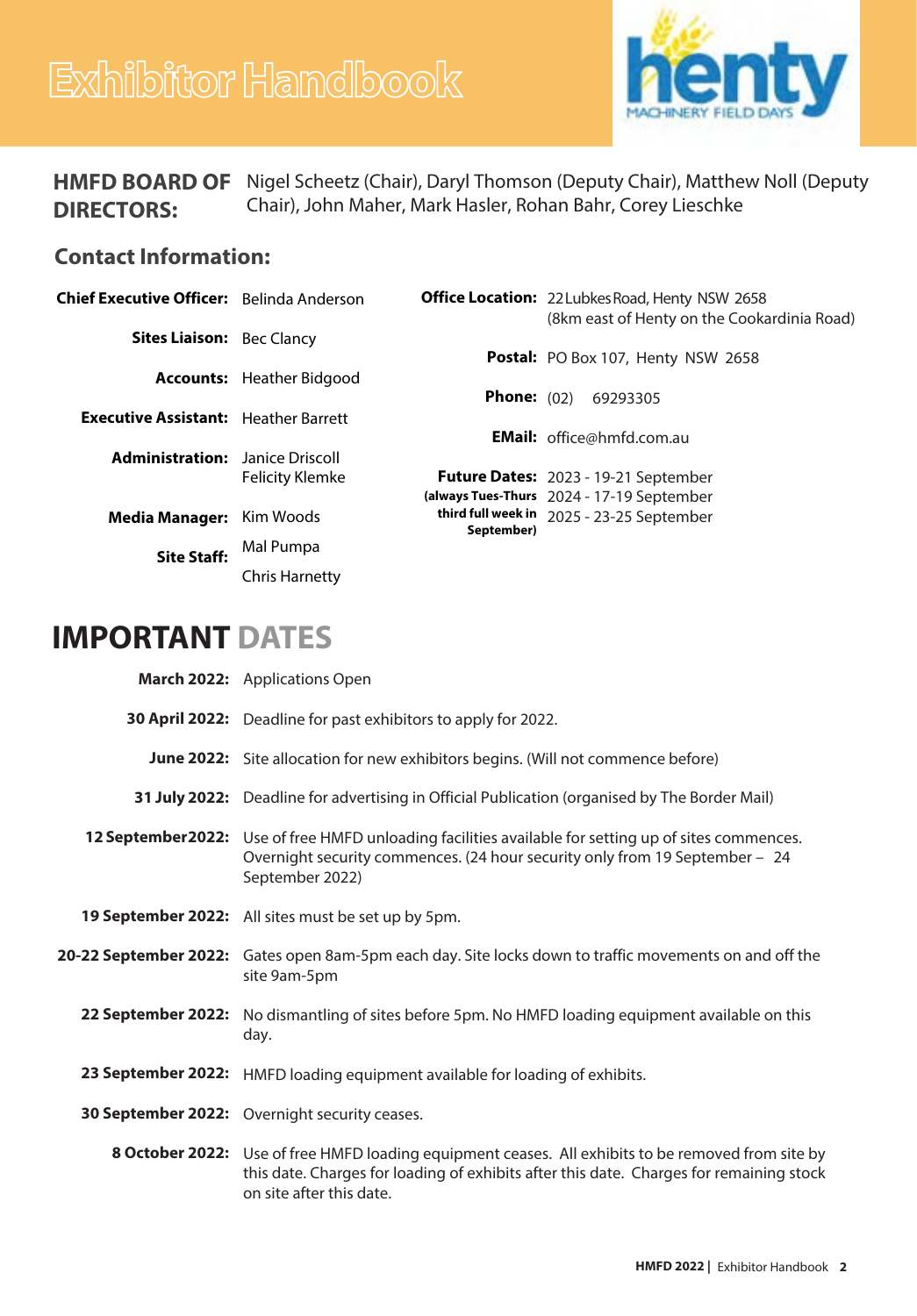# **Why should I exhibit at the Henty Machinery Field Days?**

Located in the heart of the nation's food bowl in southern NSW, Henty Machinery Field Days (HMFD) is an agribusiness supermarket attracting more than 60,000 visitors each year.

Henty Machinery Field Days is now regarded as southern Australia's single biggest agricultural event, showcasing the latest in machinery and farm equipment, outdoors and camping products, farm produce, agronomy, country lifestyle, government and health services, agribusiness and finance services. The not-for-profit event is farmer-driven and run by a board of seven agriculturalists from southern NSW.

The Henty Machinery Field Days draws visitors from all states of Australia and the ACT making it the perfect event to showcase your business. The site is located half way between the inland cities of Wagga Wagga and Albury, 3 hours from Canberra, 4 hours from Melbourne and 5 hours from Sydney.

The 2019 Henty Machinery Field Days held on September 17, 18 and 19 featured more than 1200 sites and over 850 exhibitors on the permanent 105ha site.

### **HOW DO I APPLY?**

Please ensure you have read and agree to the terms and conditions for participation at the Henty Machinery Field Days. Applications are accessed via an online portal. The link is available through our website www.hmfd.com.au

### **DID YOU BOOK FOR 2021 AND WANT TO BOOK FOR 2022?**

**You must submit another application for 2022. This ensures our records are up to date. Applications from exhibitors who booked for 2021 must be received by April 30, 2022.** 

### **PAYMENT OF SITE FEES DOES NOT BOOK YOUR SITE.**

You must advise HMFD of your intention to participate in 2022 by this date. Payment must be received in full by April 30, 2022. If you paid your site fees in 2021 and did not receive a refund, your credit will be applied to the 2022 site fees.

### **NEW EXHIBITORS:**

New exhibitors need to complete the appropriate online form for either an outdoor site, the Farm Gate Produce Area (indoor) or the Country Lifestyle pavilion (indoor). Online links for these applications are available via our website www.hmfd.com.au

### **New Exhibitors - A non-refundable deposit of \$80 must be paid before your application will be placed on our waiting list.** HMFD will provide you with an invoice for this deposit.

Should your applciation be successful the deposit will be deducted from your site fees. Allocations from the waiting list of new exhibitors will not commence until after June 2022 at the earliest.

### **COMMERCIAL FOOD AND COFFEE VENDORS:**

All coffee vendors and some commercial food vendors are required to **tender** for site positions. Information will be available for download from our website, www.hmfd.com.au in March 2022. Please contact the office for the site locations that require a tender application form to be submitted.

### **Site allocation will be at the sole discretion of HMFD.**

HMFD management reserves the right to refuse applications on the grounds of unsuitability or if there are already too many exhibitors of that product.

HMFD also reserves the right to refuse an invitation to exhibit to previous exhibitors.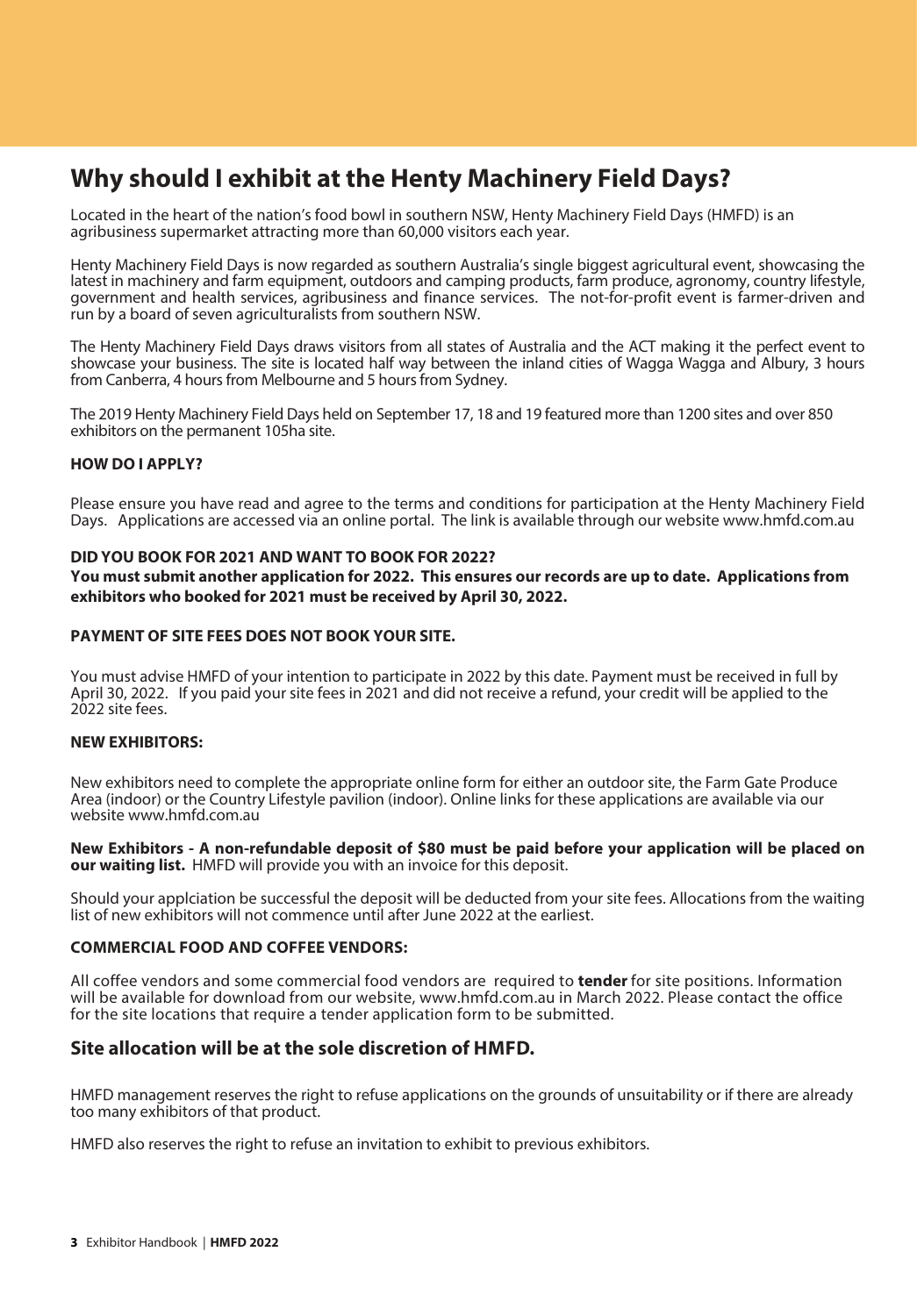

### **SITE TYPES:**

**Outdoor sites** start in size from 3mx3m. All types of exhibits participate on the outdoor sites. These are the majority of sites available. Site fees for outdoor sites include the site, an allocation of passes and power only.

### **Petticoat Lane (Outdoors):**

Petticoat Lane contains general interest sites in a high pedestrian area and hence are premium sites. Their location is adjacent to the Country Lifestyle pavilion. The site fees for this area are a reflection of the demand for these sites and the success that exhibitors experience in this location.

### **Farm Gate Produce Area (Indoors):**

The Farm Gate Produce Area showcases regional produce. Ranging from bread, cheese and wine to preserves, small goods, fruit, vegetables and gourmet meats. The core philosophy of Farm Gate Produce Area is to give consumers direct access to farmers and their value added products. Located on the southern side of the field days, Farm Gate Produce Area features cooking demonstrations and talks by a variety of people involved in the food and wine industries over the three days. Farm Gate Produce Area has sites available with either a 3 metre or 4 metre front.

### **Country Lifestyle Pavilion (Indoors):**

Country Lifestyle is housed in the Taylor Wood Pavilion and showcases arts, crafts, fashion and lifestyle products. Sites are available with 2 metre, 3 metre or 4 metre fronts. The daily program in Country Lifestyle includes guest speakers and three fashion parades. As a guide, the organisers seek products and services distinctly different to those sourced from retail outlets.



## **CHOOSING THE RIGHT SITE?**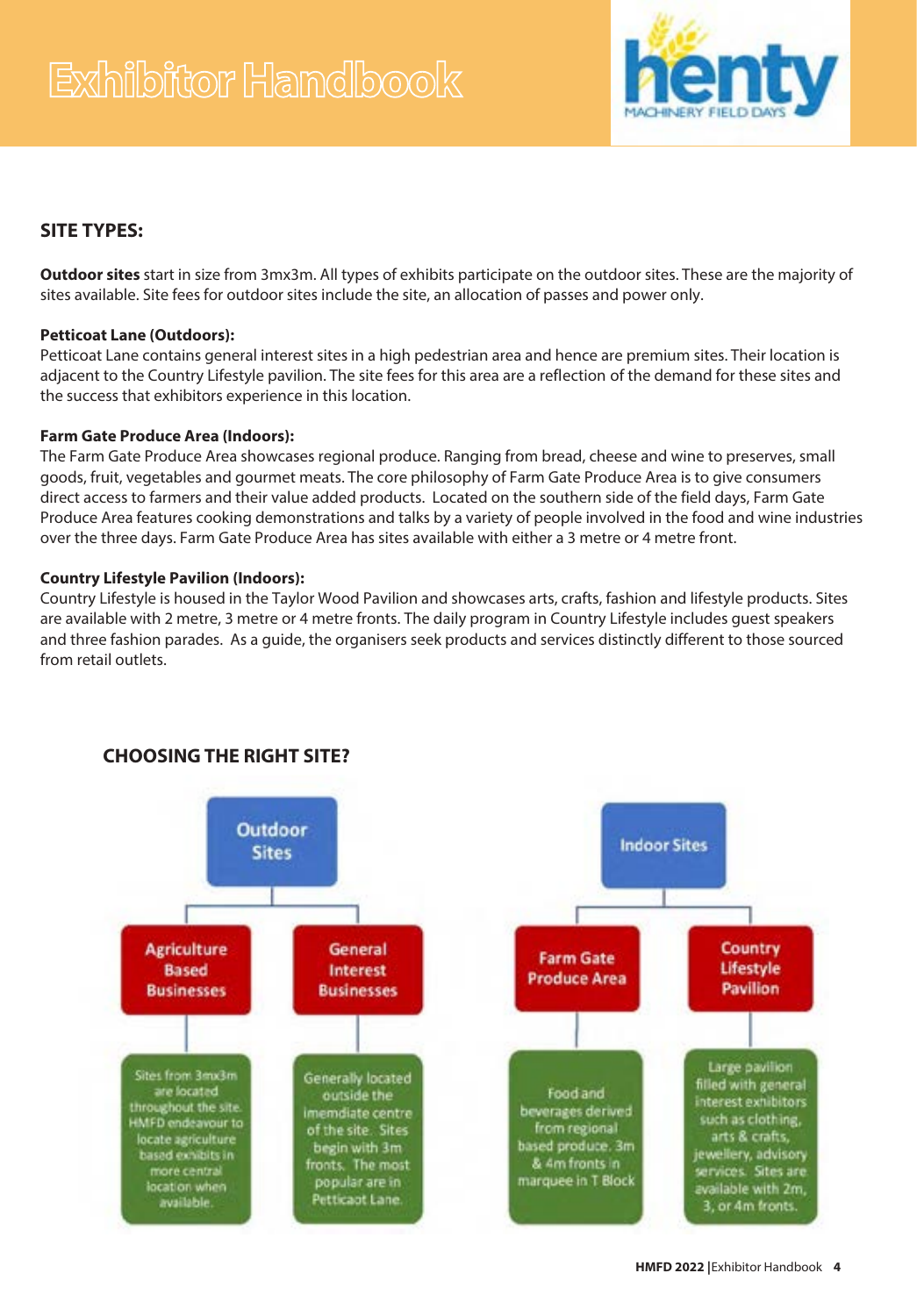# **FACILITIES & SERVICES:**

**Announcements:** Announcements are available on behalf of exhibitors over the PA system during the field days at no charge. Write out your announcement and drop it at the media centre, at the rear of the site office, or email it to media@hmfd.com.au prior to the event.

**ATMs:** ATMs are available at the ANZ Site number 567, Cnr Main Road.

**Cranes, Forklifts & Loading Equipment:** Free unloading facilities are available from 5 September – 7 October 2022. Please contact the office for opening times closer to the date. Please let us know in advance of particularly large exhibits. Unloading works on a first in first served basis and truck drivers are asked to report to the booking office on arrival. Bookings cannot be made prior to arrival.

HMFD cranes and forklifts do not operate from 8am on Tuesday, September 20 until 7am on Friday, September 23. All other cranes and forklifts are not permitted on the site from 8am Tuesday 20 September until 6pm Thursday 22 September. **All items must be removed from sites by 7 October, 2022**. Goods remaining on site after this date remain at the owners risk and demurrage fees may apply. Loading of items after this date can only take place with prior arrangement and fees for loading will apply after this date.

**Food:** There is a range of food available at community run and commercial outlets during the field days. Limited on-site catering is available on the Monday and Friday the week of the field days. Full catering is available the three days of the field days.

**Parcel Pick-Up:** Community groups operate a parcel pick-up service and will collect purchased goods from your site and deliver them to a collection depot at either the western or eastern car park for pick up by the customer. You will be provided parcel pick up forms. The clearer the information and the more you provide on your sheet, the easier the collection & delivery. Weight limits will determine what products can be collected by the Parcel Pick-up service.

**Rubbish:** Rubbish removal occurs regularly and all rubbish must be placed in or at the bins near your site for collection. Prior to the start of the field days cardboard boxes and packaging materials can be folded fl at and placed at the front of your site for collection on the Monday prior to and the Friday immediately after the field days. If you have any hazardous materials for disposal please contact the HMFD office.

**Security:** A security firm is employed to guard the site overnight commencing from 12 September - 30 October 2022 (24 hours a day for the three days of the field days only). Police are based on site during the opening hours of the field days and are located behind the HMFD office. HMFD will not be held liable for any loss or damage to the exhibitor's property while on the site.

**Water:** Fresh water is available on site. Up to 1000 litres can be arranged at no charge. Quantities above 1000 litres require a separate arrangement and will be charged at \$25/1000L.

### **Additional extras available:**

### **Advertising: The only official program will be published by The Border Mail.**

This is distributed prior to the field days through The Border Mail and the Rural News and at the gate during the field days. Non-official HMFD programs and guides are also put together by publications such as The Land, The Weekly Times and The Rural, and we support their endeavours in this.

We suggest you include your site location in any advertising. Please confirm this with our office prior to advertising. Our logo is also available for your use. Email us at office@hmfd.com.au for a logo.

### **Bark Chip:**

Bark Chip is no longer available due to the regeneration of groundcover on site during 2020.

### **Camping:**

Camping is available by separate application through the HMFD office. Charges do apply.

### **Straw Bales:**

Small square straw bales for display purposes can be ordered through the application process (at cost). They will be placed on your site on the weekend prior to the field days. If you don't require them after the field days, please leave them stacked near the front of your site.

### **Sheep:**

Sheep for demonstrations can be ordered (at cost) on your application and will be delivered to your site each morning. Exhibitors must ensure all animals are correctly cared for. Sheep remain the property of HMFD.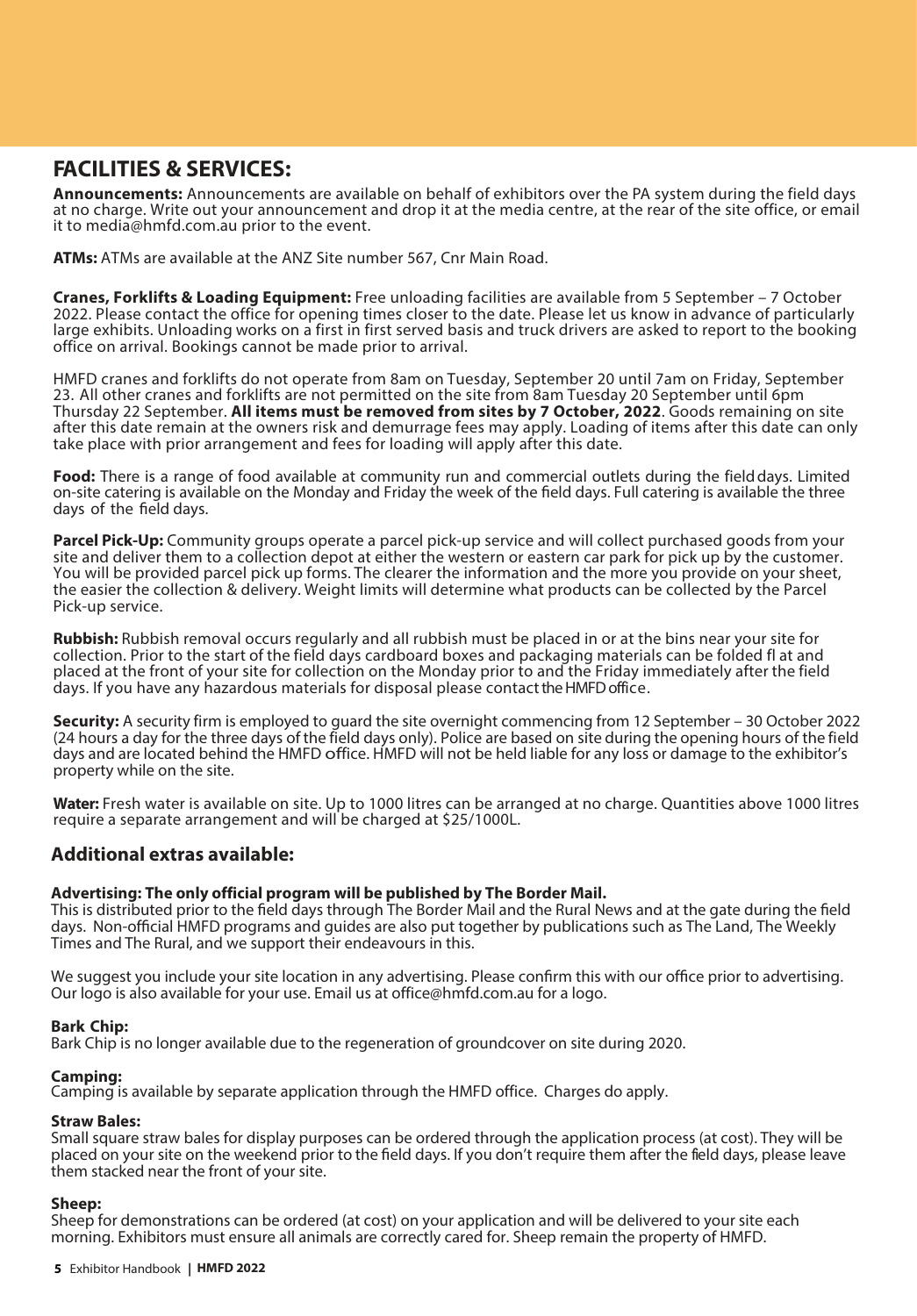

# **ESSENTIAL INFORMATION:**

### **ALLOCATION OF SITES:**

**Site allocations will be at the absolute sole discretion of HMFD and can be changed at any time.** 

HMFD will endeavour to accommodate the needs of all exhibitors. Application for a site does not guarantee your acceptance. HMFD reserves the right to accept or refuse any application. Every effort is made to mark out sites accurately, but if there is any confusion regarding the size or location of your site please contact the office immediately.

**Please ensure that the site size you have selected will accommodate your entire exhibit.** Eg: Do not select a site with a 5m front and expect to erect a tent with a 6m front. You will be asked to move your exhibit to fit within your site boundary. Please ensure all staff and your hire company are aware of this condition prior to setting up the display.

### **BAD WEATHER:**

HMFD is staged regardless of the weather (excepting extreme weather events). In wet weather we make every effort to ensure site access. We ask you to make sure your site is secure in case of bad weather. If HMFD should find it necessary or expedient to cancel or postpone the Henty Machinery Field Days 2022, contracts shall cease to operate upon notice to that effect, and HMFD shall not be liable for any compensation or refund to exhibitors.

### **CANCELLATIONS (see Terms & Conditons for more detail):**

The Exhibitor acknowledges and agrees, in the event the Field Day is cancelled due to government (or other authority) decree, order, or any agency instrumentality, the cancellation fees set out below shall apply.

Exhibitors acknowledge that any requests for cancellations must be received in writing by HMFD. Cancellation requests will attract a cancellation fee of:-

(i) 50% of Site fees if received within the period 90-31 days prior to the Field Days commencement date; and (ii) 100% of Site fees if received within the period 30 days prior to the Field Days commencement date.

100% of Site fees if received within the period 30 days prior to the Field Days commencement date.

### **COVID PLAN:**

If required, HMFD will develop a Covid Safe Plan closer to to the field days to allow for more accurate information to be used relevant to conditions at the time. This plan will be distributed to exhibitors prior to the event.

Exhibitors are expected to adhere to the current Covid-19 state and federal goverment regulations and NSW Public Health Orders at the time of the event.

### **DEMONSTRATIONS:**

An off site demonstration area is available to large equipment. HMFD must approve all demonstrations prior to the field days. HMFD has the right to refuse any demonstration and some aerial or high risk demonstrations will not be permitted.

### **DISPLAY MATERIAL AND EXHIBITS:**

Exhibitors are encouraged to make their sites look appealing and enticing. Exhibitors are responsible for making sure all materials are secured correctly and safely.

### **HMFD management reserves the right to remove any exhibit or item they feel may bring HMFD into disrepute or that is deemed to cause offence.**

### **DOGS:**

No dogs are allowed on site. Working dogs that are competing, dogs as part of an exhibitors display and guide or medical aid dogs excepted.

### **EMERGENCIES & FIRST AID:**

St John's Ambulance Service: 0428 224 713 or 000 if unavailable or after hours.

HMFD Office: (02) 6929 3305 or after hours 0411 036666. Police and NSW Fire & Rescue: 000. In the case of a large scale emergency please follow the instructions of emergency personnel and HMFD staff.

### **FIRES:**

The lighting of fires is not permitted on sites. The only exceptions are the demonstration of heaters or barbecues etc. In the case of a fire please contact 000 and the HMFD office.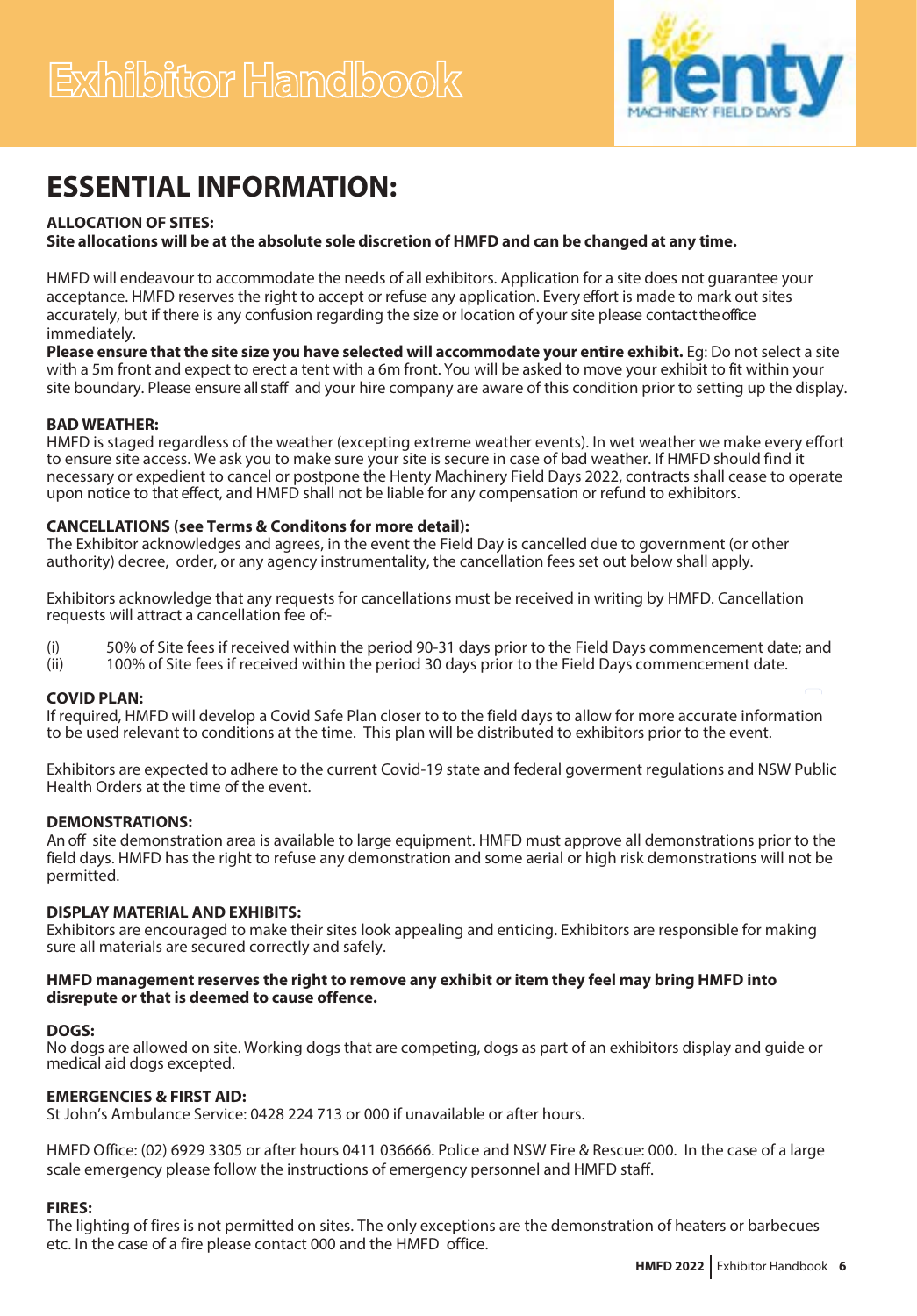# **Exhibitor Handbook**



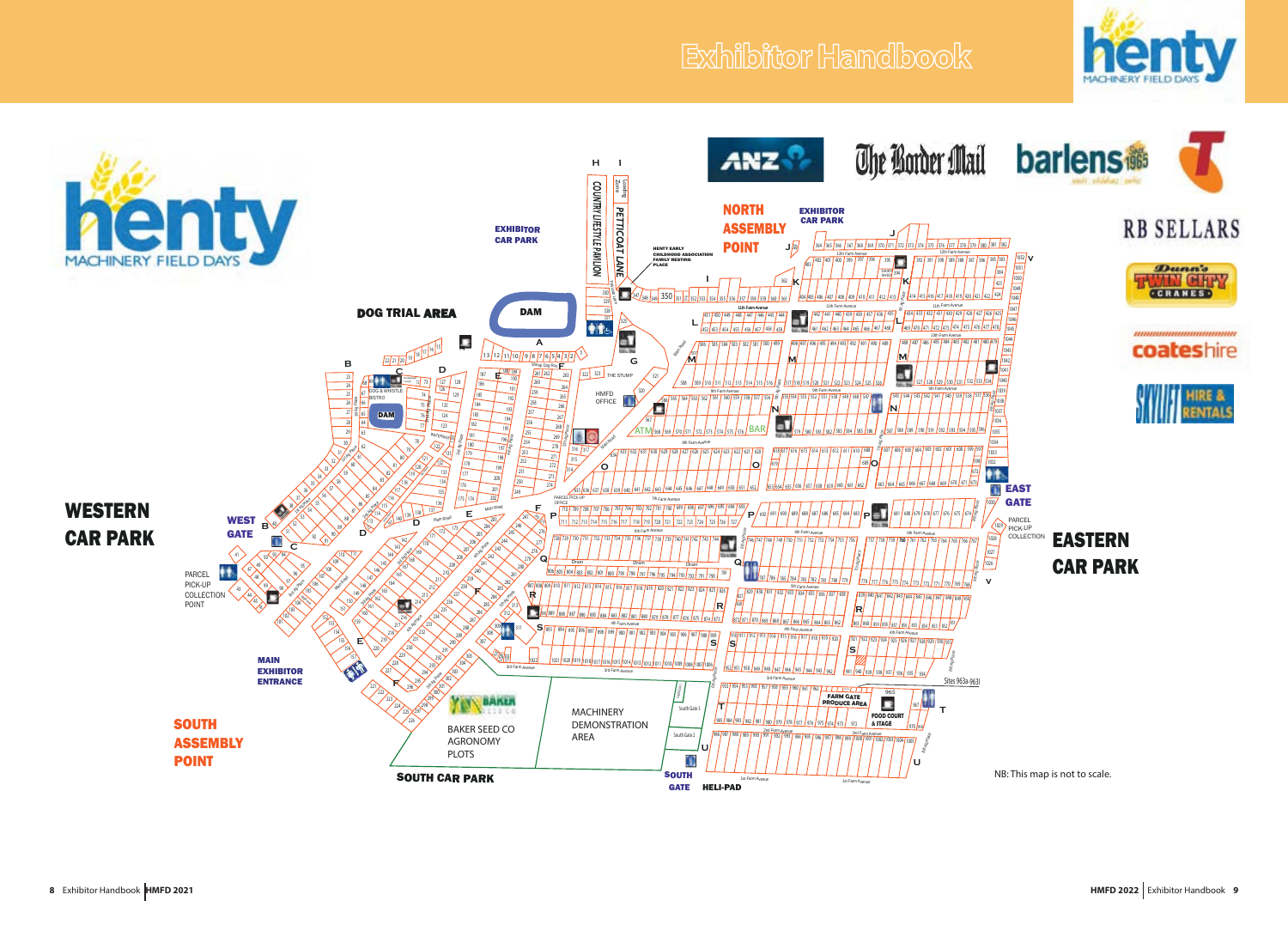# **ESSENTIAL INFORMATION CONTINUED ...**

### **FOOD ON SITE:**

**Exhibitors are not permitted to sell food from their sites without HMFD authorisation. Exhibitors are not permitted to issue meals to the public from their sites. Light refreshments only may be provided to the public.**

Catering for your site can be organised with a community group. Please contact the HMFD office if you would like further details. All food sites must meet food handling and safety requirements and need to register with Food Standards Australia as a temporary food event this can be done at www.foodnotify.nsw.gov.au.

### **GAS BOTTLES:**

Gas bottles are not to be used within marquees or tents.

### **HOSPITALITY AREAS:**

Any exhibitor wishing to have a hospitality area must indicate this on their application form. **NO MEALS – LIGHT REFRESHMENTS ONLY – NO COFFEE MACHINES/BARISTAS ON EXHIBITORS SITES.** 

If you require catering please contactthe HMFD office for a list of suitable community groups who provide catering services. There is a commercial onsite caterer at the Dog and Whistle Bistro and local businesses in Henty and surrounding districts. We encourage you to source your catering provisions locally.

### **NOISE:**

Exhibitors are not permitted to use microphones and loud hailers in the Country Lifestyle pavilion or the Farm Gate Produce Area. Loud spruiking is also not permitted. All exhibitors must be respectful of noise to neighbouring sites when carrying out demonstrations.

### **OPENING HOURS:**

Sites must be staffed and operating for the hours of 8am to 5pm on Tuesday, Wednesday and Thursday – 20-22 September 2022. Sites must remain intact until 5pm on Thursday, 22 September 2022.

### **PASSES WILL ONLY BE MADE AVAILABLE TO YOU ONCE FULL PAYMENT OF YOUR ACCOUNT HAS BEEN RECEIVED.**

You will be issued with the amount of vehicle and staff passes included in your site fees (see application for amounts). All other staff passes can be purchased via our online ticketing provider at a discounted rate closer to the event. **No extra vehicle passes are available.**

**Vehicle passes must be displayed at all times.** Please make sure your staff or representatives have been issued with the appropriate passes.

### **EXHIBITOR ON-SITE PASS:**

Exhibitors may park their vehicles on their site. Vehicle passes must be clearly visible at all times. No vehicles (official vehicles excepted) are permitted to move on the exhibition site between 9am and 5pm on each day of the field days.

### **EXHIBITOR OFF-SITE PASS:**

Exhibitors may access their site prior to 9am and after 5pm. These vehicles must be removed from the exhibition area by 9am and parked in either the designated exhibitor car park on the south side of the site site or the public carparks.

A vehicle pass does not mean automatic entry to the field days – exhibitor passes must still be made available at entrances. Extra vehicle passes are not available. **NO PASS = NO ENTRY.**

**The entry gates for vehicles will be locked at 9am in the interest of public safety and will not reopen until 5pm.** If you need to leave the site between 9am and 5pm you MUST park in the exhibitor car park on the old airstrip (south side of the site) or the public car parks.

**EXHIBITORS WHO BREACH VEHICLE MOVEMENT RESTRICTIONS RISK THE FORFEIT OF THEIR VEHICLE PASS AND WILL NOT HAVE SITE ACCESS FOR THEIR VEHICLE/S FOR THE REMAINDER OF THE FIELD DAYS. PLEASE ENSURE ALL STAFF ARE ADVISED OF THESE RESTRICTIONS. (RESTRICTIONS LISTED ON REAR OF VEHICLE PASSES)**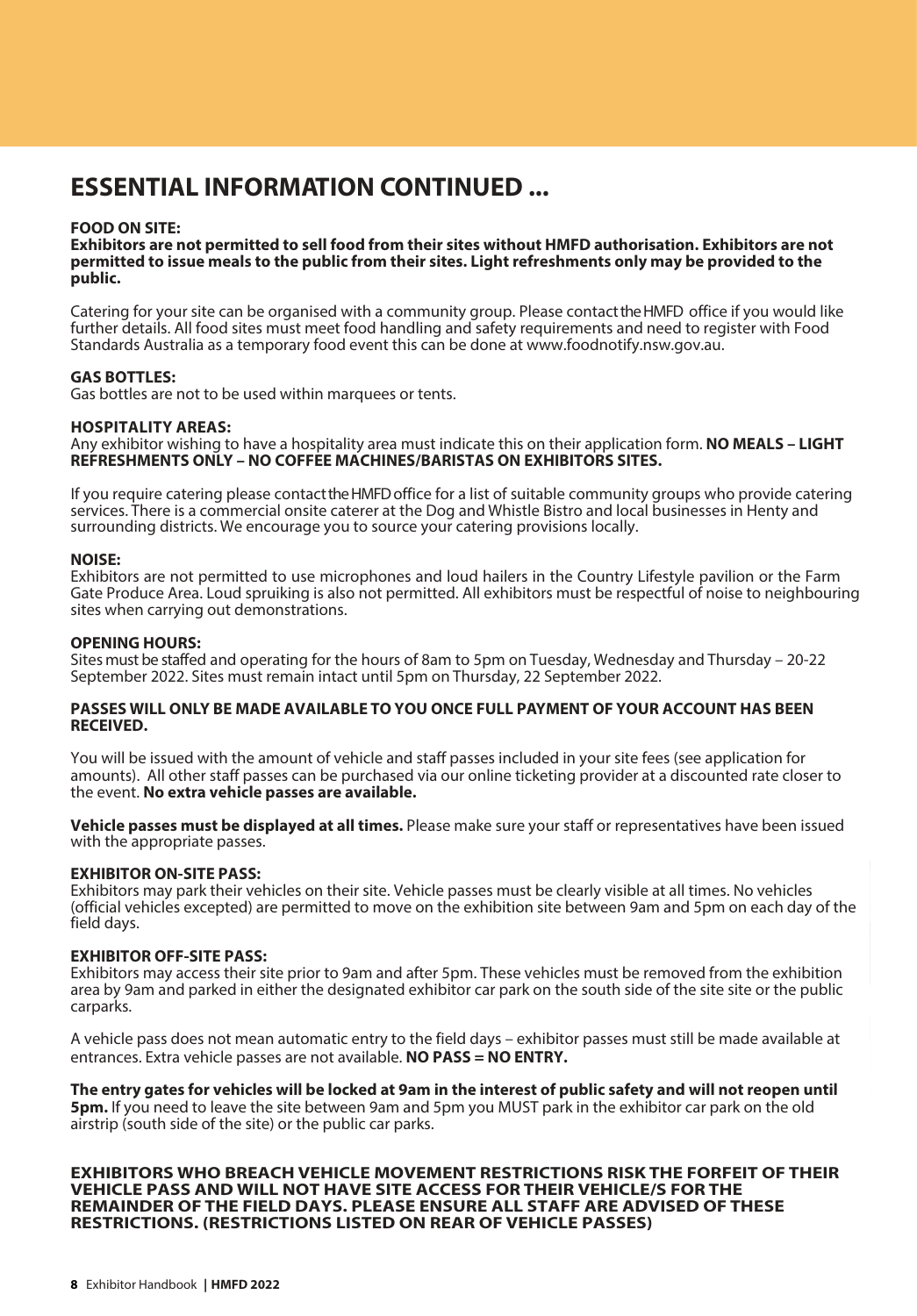

# **POWER**

### **COFFEE MACHINES AND BARISTAS ARE NOT PERMITTED ON EXHIBITORS SITES**

There are 10 amp and 15 amp power outlets available to most sites. A limited number of 3-phase outlets are available. All power outlets are located within 30 metres of most sites. It is the exhibitor's responsibility to provide a single length heavy duty/industrial lead to be used from the power outlet to the exhibitor's location.

Exhibitors must only use and operate approved portable power boards with residual current device (RCD) earth leakage circuit breaker (ELCB) protection when drawing electricity from the HMFD supply grid.

All leads and electrical equipment are required to have current "test and tag" certification. The HMFD site electrician will be available to Test & Tag leads and equipment (at cost) prior to the commencement of the field days. Please phone 0429 809 866 to make arrangements.

In the interests of public safety, HMFD reserves the right to remove any electrical equipment or electrical leads that do not meet "Test & Tag" requirements. HMFD will not be liable for any damage to your stock/ equipment as a result of electrical equipment and leads not meeting "test and tag" requirements.

Exhibitors and their contractors need to be aware of underground cables. Please check with HMFD management before digging or driving posts into the ground. Any persons damaging power cables will be liable for the cost of repairs.

Placement of some exhibits may be governed by power requirements. If you are not sure of your requirements please contact your electrician. **If your power requirements are not detailed on your application and they exceed those provided, you may incur extra charges for electricity supply.**

The HMFD power grid is connected to public supply and therefore can be affected by outside influences. All exhibitors must supply their own surge protection equipment and regularly save any computer data that may be affected by loss of power.

### **PUBLIC LIABILITY INSURANCE**

All exhibitors and shared siteholders must hold their own Public Liability Insurance with an indemnity of not less than \$10 million covering them against an occurrence attributable to their activities or the activities of any person for whom they are directly responsible.

An exhibitor who chooses not have this insurance will not be allocated a site. Compulsory Insurance is not a decision of the Field Days management but is a direct request of insurance companies involved in public events. Please provide a copy of your Certificate of Currency with your application form.

### **RAFFLES AND COMPETITIONS**

All games of chance and raffles where tickets are sold are not permitted without prior application in writing to HMFD management. HMFD may in its absolute sole discretion refuse any application.

### **REMOVAL OF GOODS**

All goods used on site by exhibitors during the field days must be removed by 7 October 2022. Any goods remaining on site after this date are at the exhibitors risk. Demurrage fees will apply after this date.

### **SAFETY**

To comply with the Work Health and Safety Act each exhibitor is responsible for the creation and maintenance of a safe environment for both their workers and visitors. The use of only safe and suitable extension leads and power boards is permitted (as outlined in Power above).

The exhibitor is required to provide HMFD with a site safety management plan to ensure the exhibitor demonstrates they are working to a safety procedure while setting up, operating and dismantling their exhibits.

The safety of exhibitors, volunteers and visitors must be of utmost consideration at all times. Anyone conducting themselves in a manner dangerous to any of these groups may be asked to leave. Please be aware of the safety of others when demonstrating or using machines or implements on site. All food and coffee outlets must have a fire extinguisher, fire blanket and first aid kit on site. We recommend all other exhibitors have a fire extinguisher, fire blanket and first aid kit on site.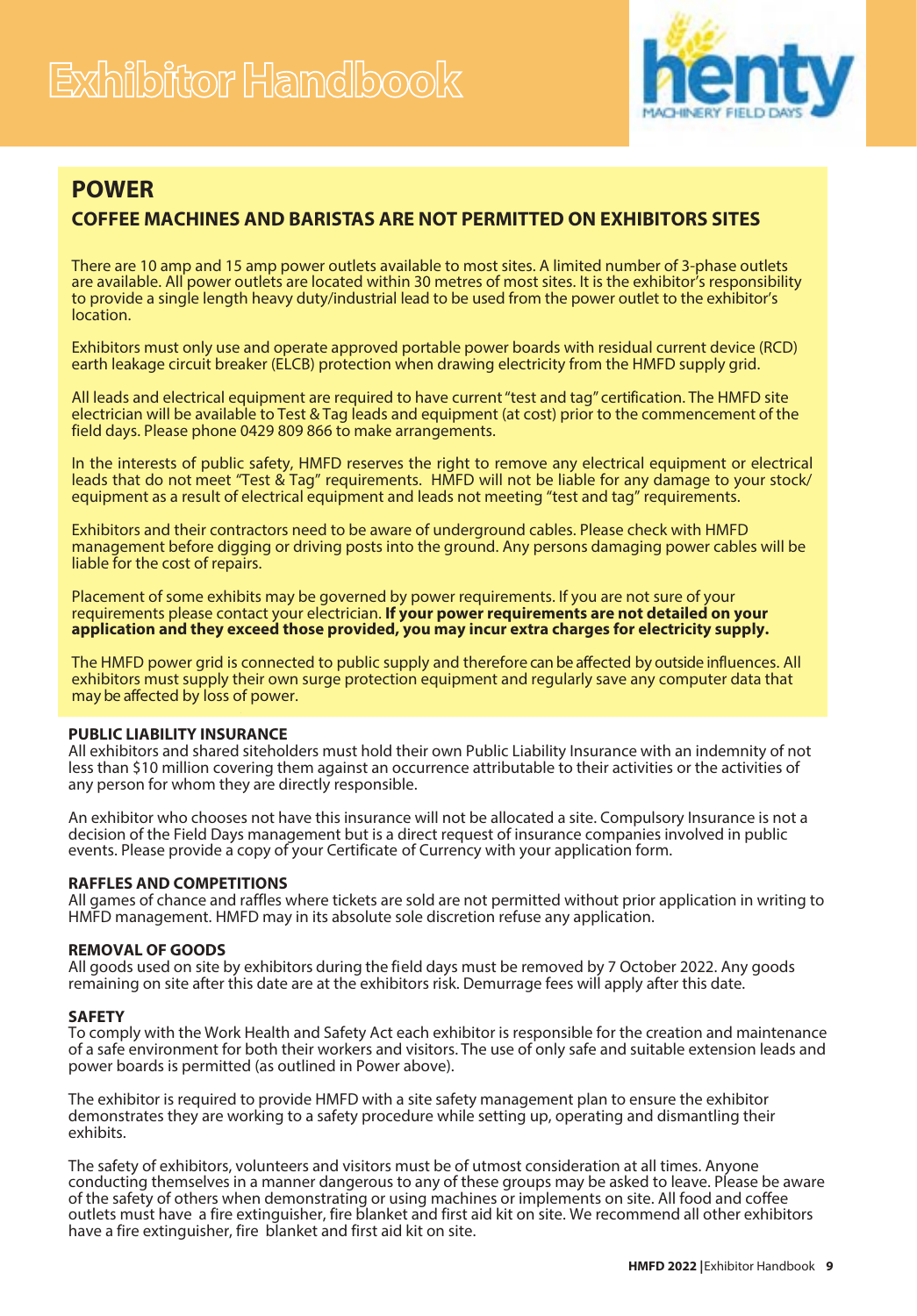### **SECOND HAND ITEMS**

New equipment only may be displayed for sale. With exception to Antiques and Collectables where the dealer holds the necessary permits and licences.

### **SETTING UP AND DISMANTLING SITES**

The site is available for set-up and dismantling of sites 8am-5pm Monday-Friday, 29 August – 7 October. All items must be removed from sites by 7 October 2022.

Free unloading facilities and equipment are available from 5 September – 7 October 2022. (Exclusion dates apply in this period). Please check with the HMFD office closer to the event for operating days and hours.

Loading of items after this time can only take place with prior arrangement. Costs will apply outside these dates.

Please let us know in advance of particularly large exhibits. Unloading works on a first in – first served basis and truck drivers are asked to report to the booking office on arrival.

Cranes, forklifts and telehandlers that are not supplied by HMFD are not permitted on the site between 8am Tuesday 20 September until 6pm Thursday 22 September 2022.

### **SUB-LETTING OF SITES**

Exhibitors shall not assign, lease, sub-lease, on-sell or part with the possession of the whole or part of the Site without prior written application to HMFD management.

Only displays which have a genuine company link with an exhibitor can be shown on their stand. This means that unless an exhibitor owns, sells or distributes a particular line of product (or service) on a normal, continuing yearlong basis from the principal business house, it cannot be displayed.

**Please be advised that any businesses not registered as a shared siteholder on your site will not be covered by HMFD public liability insurance. All businesses represented on your site should be listed as a shared siteholder in order for all businesses at the fi eld days to receive the best possible exposure.**

### **TENTS, TABLES AND CHAIRS**

Outdoor exhibitors requiring tents and marquees and fittings such as tables, tablecloths and chairs must be ordered through hire companies and is at the expense of the exhibitor. Only Country Lifestyle pavilion exhibitors have tables and chairs included in their site fees.

### **TELEPHONE/INTERNET SERVICE/WI-FI**

Telstra 4G digital mobile phone coverage is available throughout the Field Days site. Wi-Fi is currently not available.

### **TRADING TERMS**

By accepting a site at Henty Machinery Field Days you agree to pay your site fees and any extra charges incurred in full by the due date stipulated on the invoice as per the Trading Terms.

Payment of your site fees does not guarantee you a site – we must receive your application and payment in full.

**Exhibitors will not be permitted to occupy a site until the payment of site fees has been received in full.** Payments can be made by BPay, Cheque, direct deposit or Credit Card.

**New Exhibitors** are required to pay a non-refundable \$80 deposit. IF you are successful in obtaining a site, this deposit will be deducted from your site fees.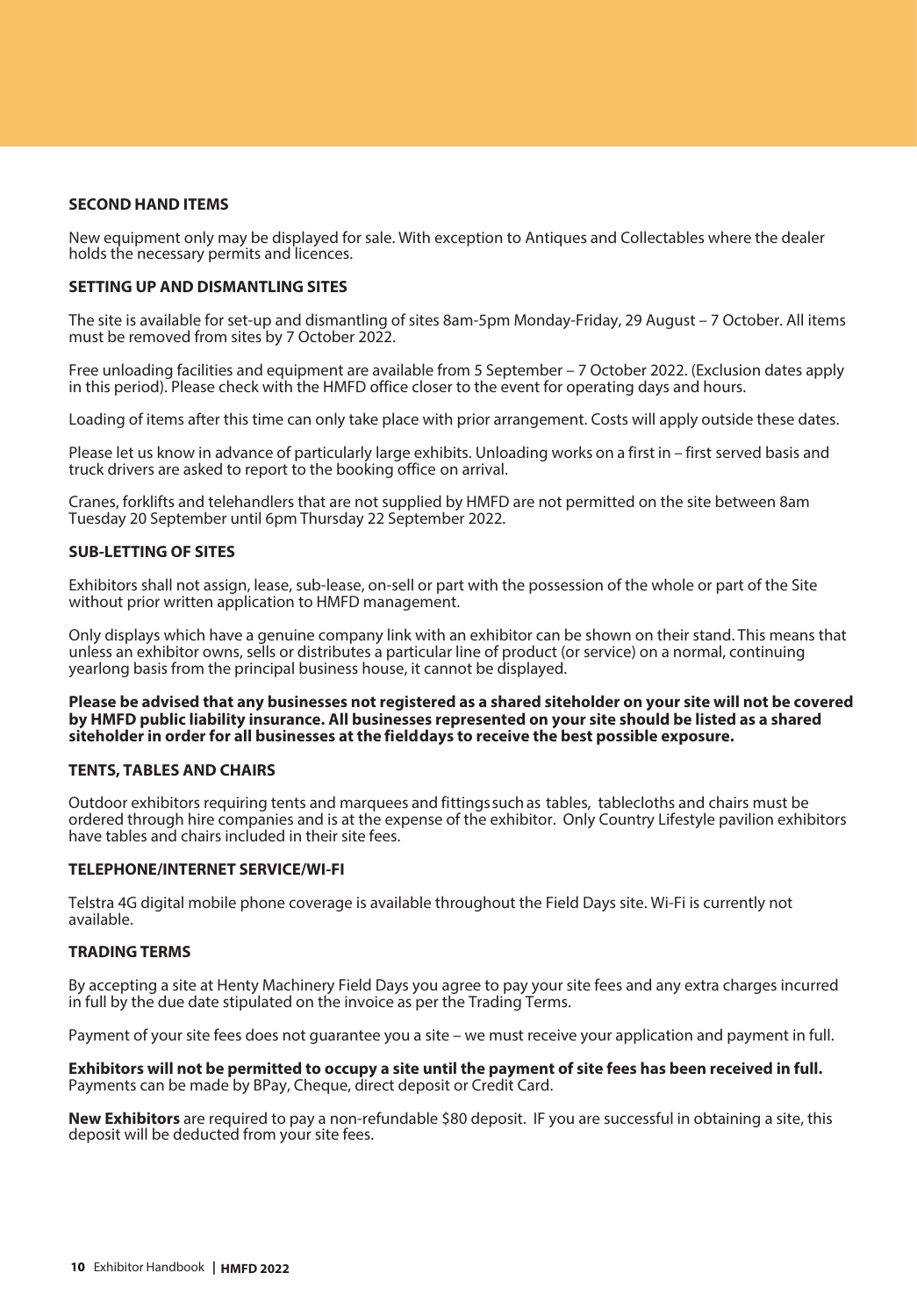# **AWARDS AT THE HENTY MACHINERY FIELD DAYS:**

# **HENTY MACHINERY FIELD DAYS - MACHINE OF THE YEAR:**

This is a "farmer's choice" award presented to the most outstanding new piece of agricultural machinery exhibited at the field days. It is judged by an independent panel of regional primary producers. In many cases the winning machine has gone on to become a standard piece of equipment on farms throughout Australia.

Judging criteria includes the machine's purpose and suitability, scope of application,



construction (durability and design), ease of maintenance and service, ease of operation (including operator safety and comfort), ease of adjustment, availability of parts and overall value for money. The Australian Market release date for 2021 entries must be between 1 January 2020 and 20 September 2021. The machine must be on site for judging on Monday 19 September 2022. Tractors and harvesters are not eligible for this award.

**To Enter:** Please contact the HMFD office on 02 69293305 or email admin@hmfd.com.au for entry details.

## **GREATER HUME SHIRE - MACHINE OF THE YEAR:**

The Greater Hume Shire - Machine of the Year award recognises the best new Australian designed and built agricultural machine and is judged by Henty Machinery Field Days directors. The machine must be Australian made but can feature imported components or materials.

**How To Enter:** There are no entry requirements for this award. Nominations are made by the co-operative members unloading the machines – similar to the packers' award at the Archibald Prize. Judges then visit each nominated company during the field days.

### **EXHIBITOR AWARDS:**

Four award categories will be judged and presented at the 2022 field days to the Best Outdoor Large Commercial, Best Outdoor General, Best Farm Gate and Best Country Lifestyle exhibitor displays.

The HMFD Co-operative prides itself on providing a showcase with a professional image, and the latest in agricultural machinery and technology. These awards are to encourage site holders to strive for similar ideals applicable to their particular industry during the field days.

# **AGRI-INNOVATORS: (under review)**

Currently the criteria for entries require them to have a practical on-farm application, be based on an original idea of the entrant and not be in full scale production at the time entry.

HMFD will provide more information re this award at a later date.

# **NATURAL FIBRE FASHION AWARDS:**

Open to amateurs and professionals, the awards recognise the use of natural fibres – wool, cotton, angora, mohair, cashmere, linen, silk or combinations thereof, in creative but wearable garments. Prizes for previous awards have included a Bernina sewing machine valued at \$2199 and \$1000 prize money was awarded to the winner of the Best Overall Garment. \$500 was awarded to the Best Knitted or Crocheted Garment, Best Accessory and Best in Millinery. The Student Encouragement Award received a Sewers Kit valued at \$250.

How To Enter: Visit www.hmfd.com.au/natural-fibre-award/ or contact Lyn Jacobsen on 0428 690 222.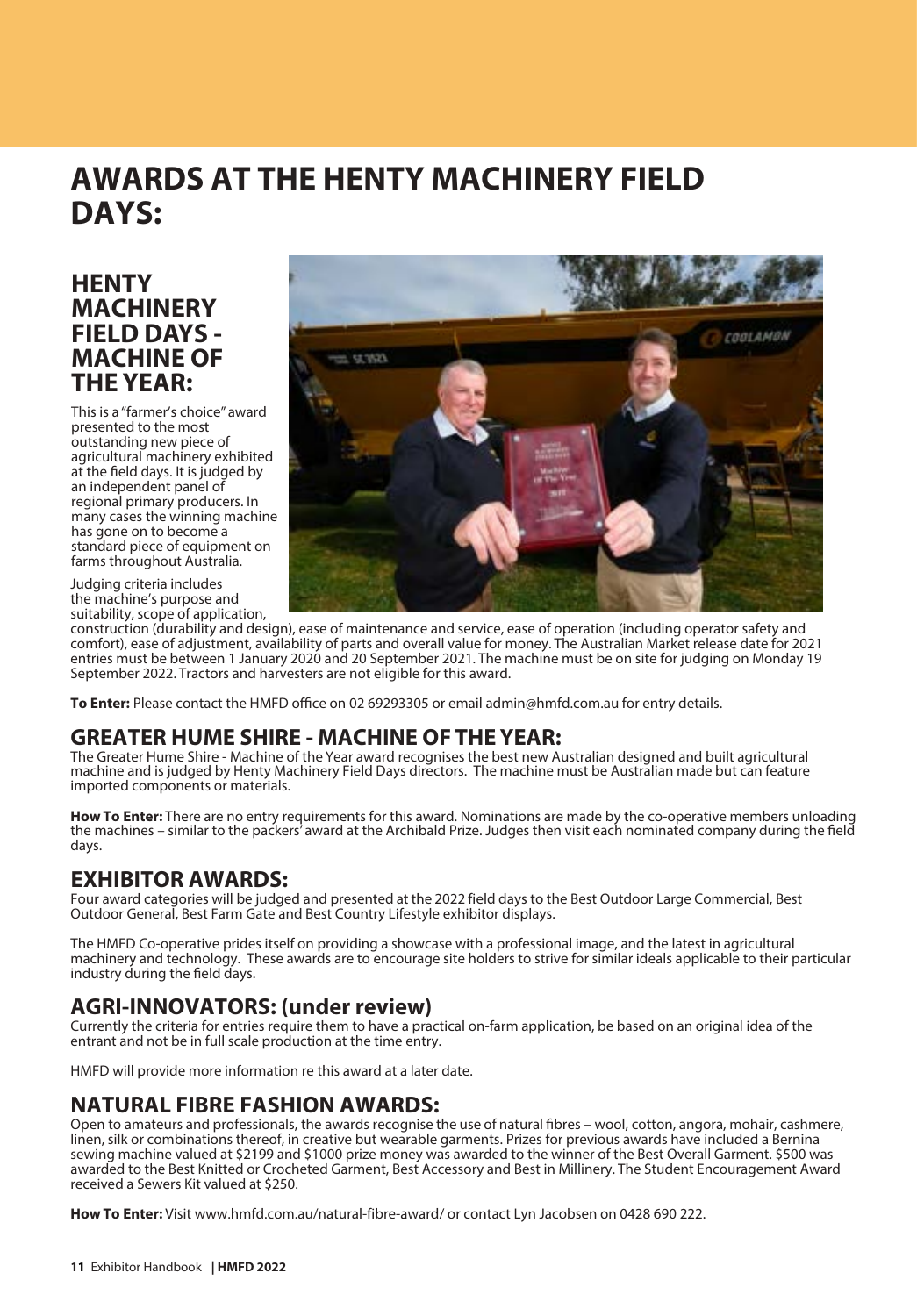### **2022 HENTY MACHINERY FIELD DAYS TERMS AND CONDITIONS OF SITE AGREEMENT**

In these Terms & Conditions: -

**"HMFD"** means Henty Machinery Field Days Co-Operative Limited and includes their\its directors, employees, contractors or agents;

**"Field Days"** means the agricultural field day conducted by HMFD;

**"The Exhibitor"** means the party accepting these terms and where applicable includes their\its directors, employees, contractors or agents;

**"Rules"** means the rules annexed to these terms and conditions;

**"Site"** means all of the land and improvements known as "Henty Machinery Field Days" and occupied by HMFD or the Exhibitor pursuant to these terms.

These Terms and Conditions apply to the exclusion of all others including terms and conditions incorporated in any purchase order, Exhibitor Handbook or other information statement.

The Exhibitor acknowledges and agrees to be bound by these terms and the Rules as varied from time to time.

- 1. HMFD may in its absolute sole discretion refuse any Site Application. No Exhibitor shall have exclusivity as to the display or marketing of any products or goods at the Field Days.
- 2. **All Site allocations will be at the sole discretion of HMFD. HMFD reserves the right to change or re-allocate Sites to Exhibitors at any time prior to the commencement of the field days without immediate notice to the Exhibitor.**
- 3. New equipment only may be displayed for sale. With exception to Antiques and Collectables where the Exhibitor holds the necessary permits and licences.
- 4. The Exhibitor must hold:
	- (a) public liability insurance for a minimum of \$10,000,000;
	- (b) current workers compensation insurance for all employees of the Exhibitor;

(c) all risks cover for any plant, machinery or other property located of displayed on the Site.

The Exhibitor must provide a copy of an insurance certificate of currency to HMFD upon request.

- 5. The Exhibitor acknowledges that the Occupational Health & Safety Act, associated Acts and Regulations ("the Acts and Regulations") impose obligations on the Exhibitor in respect of the creation and maintenance of a safe environment for both their employees and visitors. The Exhibitor warrants that any , materials, goods, plant or machinery used, stored, offered for sale or otherwise displayed on the Site is fit for use in any work place and must be free of any faults and of a standard necessary to comply with the Acts and Regulations. If required by HMFD, the Exhibitor must provide HMFD with a risk assessment plan for the setting up, operating and dismantling their exhibits and Site.
- 6. The Exhibitor occupies the Site at their own risk. In so far as is possible all warranties whether by statute or common law in relation to the supply of the Site or services by HMFD to the Exhibitor are expressly negated and do not apply. HMFD is not liable to the Exhibitor, and the Exhibitor releases HMFD, from any breach of contract or duty of care.

The Exhibitor acknowledges that the HMFD is not responsible for, and releases and discharges HMFD from, any direct, indirect or consequential loss or expense suffered by the Exhibitor or any third party, howsoever caused from the supply, use and occupation of the Site or any services including breach of statutory or common law warranties and negligence or whether due to change of site, cancellation, postponement or delay in holding the Field Days or any other cause or reason whether beyond the control of HMFD or not including where delay or cancellation occurs due to government (or other authority) decree or order.

HMFD will not be liable nor deemed to be liable to the Exhibitor or any other party for failure or delay in meeting any obligation under these terms or postponement or cancellation of the Field Days due to :-

- strikes and/or lockouts (whether of their own employees or those of others) ; or
- acts of God, war, fire, flood, embargo, litigation, order or act of government or any agency instrumentality; or
- compliance with any lawful direction or order by any governmental authority (including government agencies) in relation to any pandemic, epidemic, public health emergency or infectious disease; or
- any other cause beyond the control of HMFD.

If any dispute arises, as a result of the occupation of the Site or any services provided by HMFD (or the inability to use of occupy the Site), the Exhibitor will exclude HFMD from any dispute or claim, action or court proceeding. Further, the Exhibitor agrees to indemnify HFMD from and against all liability and losses (including costs on a full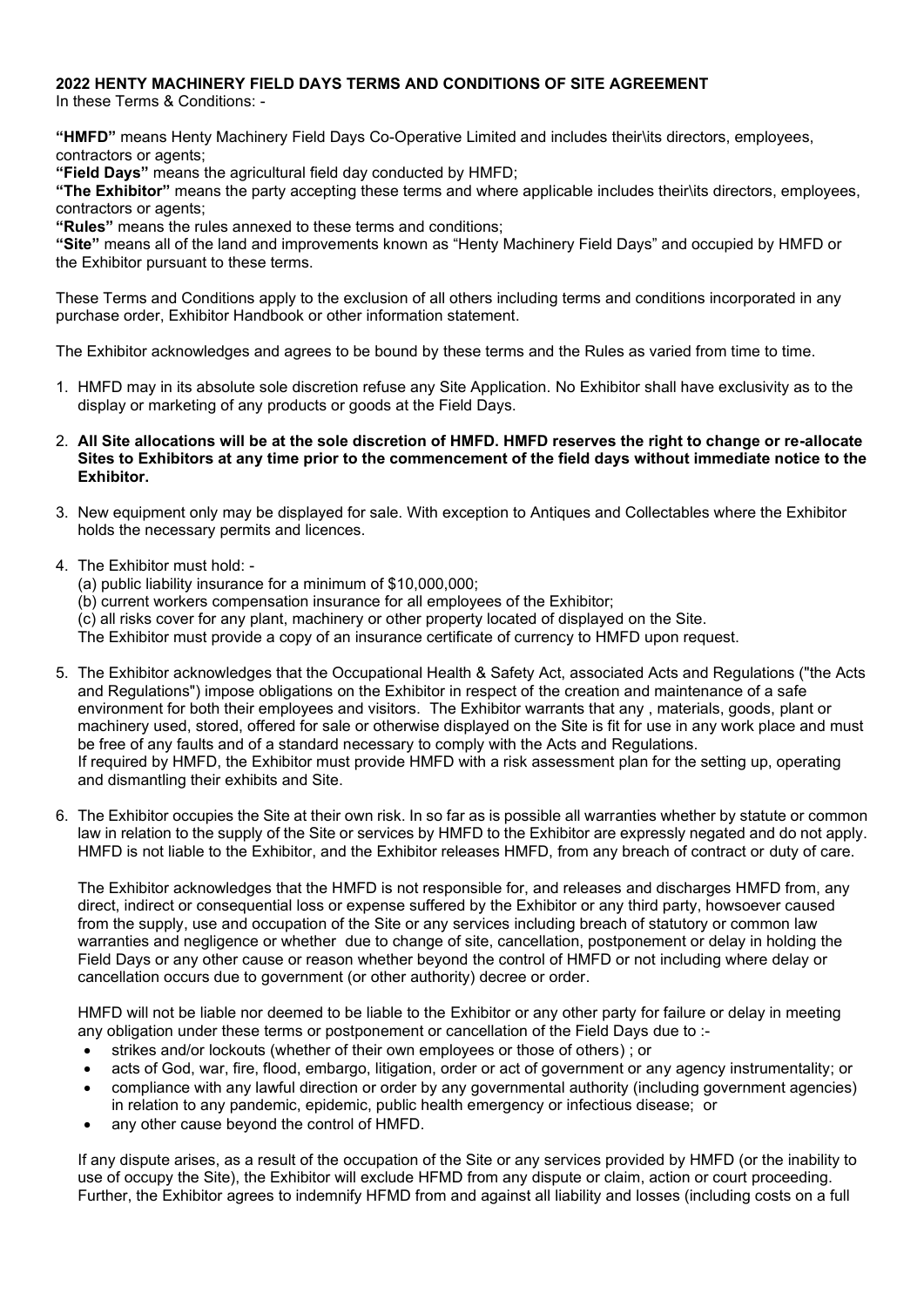indemnity basis) which may be incurred by the HFMD as a result of any such dispute, action or court proceedings including any claim made by a third party.

The Exhibitor releases HMFD to the full extent permitted by law, for any loss or damage to any property, or injury or death to any person, arising out of any action (negligent or otherwise) activity or involvement of HMFD in respect of the Exhibitors occupation and use of the Site.

Further, the Exhibitor shall be responsible for and indemnifies HMFD against: - (a) any pollution or environmental harm caused by the Exhibitor to the Site or to HMFD's property; and (b) any costs or orders issued by any authorised statutory body in respect to the investigation, clean up or remediation in relation to the Site or to HMFD's property by reason of the Exhibitor's use or occupation of the Site or HMFD's property.

- 7. The Exhibitor must not supply food or drink for sale to the public from the Site other than as expressly approved in writing by HMFD.
- 8. The Exhibitor must complete setting up their exhibit on the Site by 6pm on Monday 19 September 2022. This is an essential term of this agreement. No display, large or small, is to be dismantled before 5.00pm on Thursday 22 September 2022.
- 9. All electrical extension leads, and appliances must have current approval tags. An on-Site inspection and tagging service is available, at cost, before and during the field days. Contact the Site Electrician on 0429 809 866. Exhibitors must only use and operate approved portable power boards with residual current device (RCD) earth leakage circuit breaker (ELCB) protection when drawing electricity from the HMFD supply grid. It is the Exhibitor's responsibility to provide a single length 30 metre heavy duty/industrial lead to be used from the power outlet to the Exhibitor's location.
- 10.The Exhibitor may use the free services of the cranes, forklifts and loaders between 9.00am and 5pm between 5 September 2022 and 9 October 2022. **In the interests of Public Safety use of cranes, forklifts and loaders will always be at the sole discretion of HMFD Management. Use of cranes & forklifts on 20, 21 & 22 September 2022 will be at the sole discretion of HMFD Management. HMFD loading equipment will not operate on 22 September 2022.**

The Exhibitor agrees to meet the cost of loading or unloading outside these times and dates at the rate of \$100 per hour (or part thereof) if between 9.00am and 5pm; or at a rate of \$180 per hour (or part thereof) outside working hours. These charges may vary at the sole discretion of HMFD.

- 11.The Exhibitor must remove all machinery, structures and equipment from the Site (and undertake foundation restoration) whether sold or unsold at their own cost by **7 October 2022.**
- 12.The Exhibitor agrees to pay demurrage at the rate of \$150 per week for any machinery, equipment, structures or display aids which are left on the Site after Friday 7 October 2022, where no formal agreement has been entered into with the HMFD.
- 13.Exhibitors shall not assign, lease, sub-lease, on-sell or part with the possession of the whole or any part of the Site without prior written consent from HMFD.
- 14.**The Exhibitor acknowledges that they will not be permitted to occupy the Site or utilise any services until payment (including any additional fees) is received by HMFD in full in accordance with the Site agreement. The Exhibitor acknowledges that passes will not be issued, a Site will not be allocated, and the Exhibitor details will not be included in the official publication until payment has been received by HMFD in full in accordance with the Site agreement.**
- 15.All Exhibitors who did not apply to attend in 2021 are required to pay a non-refundable deposit of \$80. The deposit will be deducted from the Site fees if the application is successful in gaining a Site for the 2022 field days. This deposit does not guarantee the allocation of a Site for the 2022 field days.
- 16.The Exhibitors acknowledges that any requests for cancellations must be received in writing by HMFD. Cancellation requests will attract a cancellation fee of:-
	- (i) 50% of Site fees if the notice of cancellation is received within the period 90-31 days prior to the Field Days commencement date; and
	- (ii) 100% of Site fees if the notice of cancellation is received within the period 30 days prior to the Field Days commencement date.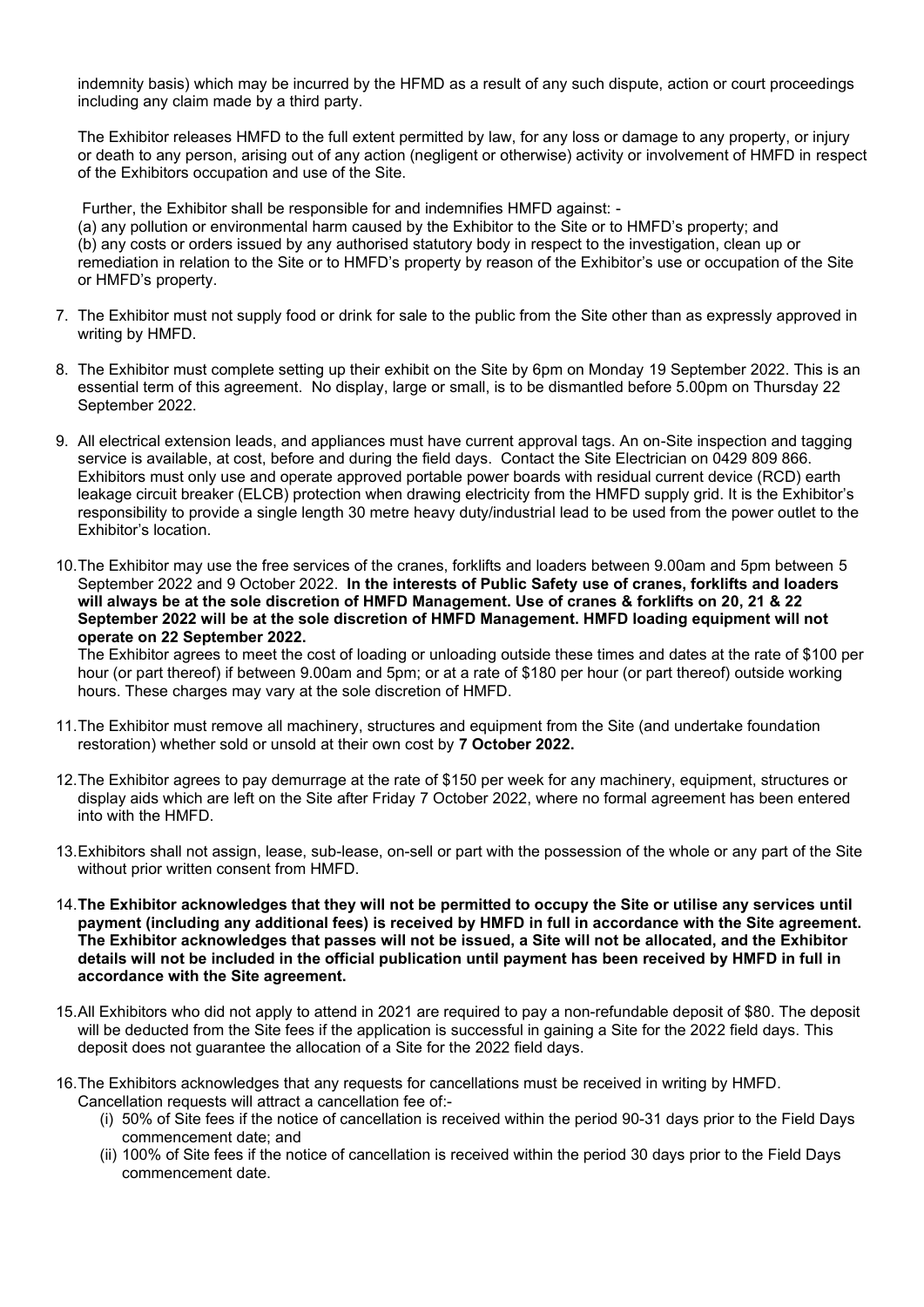17.The Exhibitor acknowledges and agrees, in the event the Field Day is cancelled due to government (or other authority) decree, order, or any agency instrumentality, the cancellation fees set out in clause 16 herein shall apply.

18.HMFD may immediately terminate this agreement :-

- (i) in the event of breach by the Exhibitor of any condition of these Terms or any of the Rules as varied by HMFD from time to time which is not remedied within 7 days of written notice to the Exhibitor;
- $(ii)$  in the event the Exhibitor:-
	- is declared bankrupt:
	- has a liquidator or administrator appointed;
	- ceases to operate its business.

In event of termination of this agreement, the Exhibitor releases and indemnifies HMFD from any claim for compensation or loss of profits or otherwise and forfeits any Site fees paid to the date of termination.

- 19.The Exhibitor hereby grants to HMFD a lien and security interest over any goods, machinery, equipment or display aids located on the Site to secure the payment of all Site fees, loading and demurrage or other demurrage fees payable by the Exhibitor. The Exhibitor grants to HMFD a Security Interest in any goods, machinery, equipment or display aids located on the Site, within the meanings described in the *Personal Property Security Act 2009* ("the Act"). The Exhibitor acknowledges and agrees HMFD may register one or more Financing Statements in respect of the any goods, machinery, equipment or display aids located on the Site. To the extent that s115(1) of the Act allows them to be excluded, sections 95, 121(4), 125, 129(2), 129(3), 130, 132(3)(d), 132(4), 135, 142 and 143 do not apply.
- 20.The standing or parking of unregistered vehicles on the Site is permitted, however all vehicles or self-propelled mobile equipment, needing to move from or to a static display Site must be registered, or carry a relevant permit or trade plate.

21. HMFD may enter the Site any time and remove any articles, signs, pictures or printed matter which in their opinion may be a cause of offence to the public or which HMFD deems inappropriate.

- 22.A communication or notice required by these Terms & conditions, by a party to another, must be in writing and may be given to them by being:
	- (i) Delivered personally; or
	- (ii) Posted to their address specified in this Agreement, or as later notified by them, in which case it will be treated as having been received on the second Business Day after posting; or
	- (iii) Faxed to the facsimile number of the Party with acknowledgment of receipt received electronically by the sender, when it will be treated as received on the day of sending, or
	- (iv) Sent by email to their email address, when it will be treated as received on that day.
- 23. The Exhibitor represents and warrants to HMFD that all information and representations that the Exhibitor , or any person acting on behalf of the Exhibitor has supplied, is true and correct and the Exhibitor has the authority to enter into this agreement.